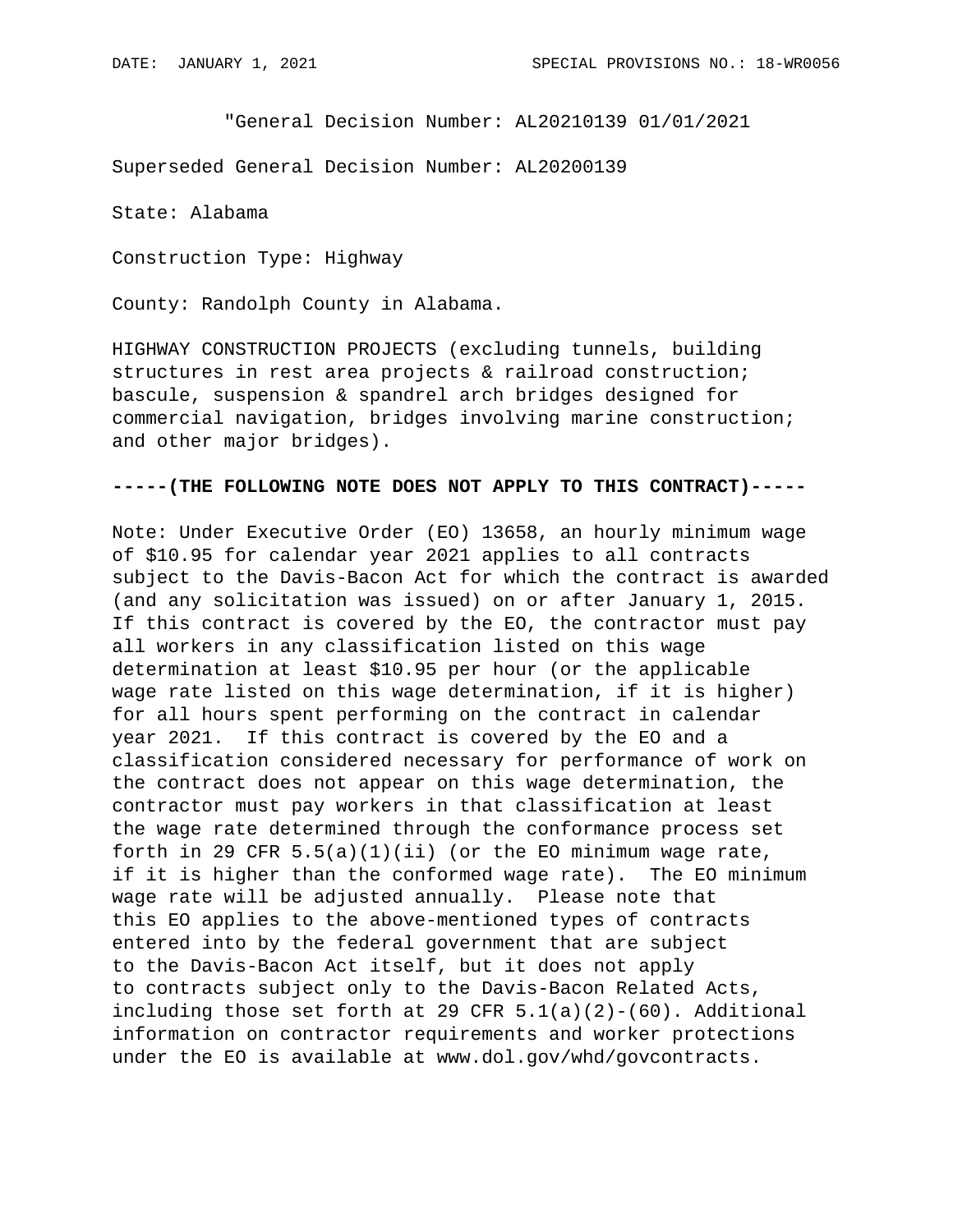| Modification Number | Publication Date |  |
|---------------------|------------------|--|
|                     | 01/01/2021       |  |

# SUAL2019-018 11/13/2019

|                                                                                    | Rates | Fringes |
|------------------------------------------------------------------------------------|-------|---------|
| CEMENT MASON/CONCRETE FINISHER\$ 16.88                                             |       | 0.00    |
| ELECTRICIAN\$ 20.41                                                                |       | 7.49    |
| FORM WORKER\$ 15.19                                                                |       | 0.00    |
| HIGHWAY/PARKING LOT STRIPING:<br>Laborer\$ 11.86                                   |       | 0.00    |
| HIGHWAY/PARKING LOT STRIPING:<br>Operator (Striping Machine)\$ 19.72               |       | 0.00    |
| IRONWORKER, REINFORCING\$ 16.71                                                    |       | 0.00    |
| LABORER GRADE CHECKER\$ 15.89                                                      |       | 0.00    |
| LABORER: Asphalt, Includes<br>Raker, Shoveler, Spreader and<br>Distributor\$ 12.28 |       | 0.00    |
| LABORER: Common or General\$ 9.69                                                  |       | 0.00    |
| LABORER: Mason Tender -<br>Cement/Concrete\$ 13.32                                 |       | 0.00    |
| LABORER: Erosion Control\$ 10.46                                                   |       | 0.00    |
| OPERATOR: Asphalt Spreader\$ 14.87                                                 |       | 0.00    |
| OPERATOR:<br>Backhoe/Excavator/Trackhoe\$ 16.80                                    |       | 0.00    |
| $\texttt{Brown}/\texttt{Sweeper} \dots \dots \$ 12.50<br>OPERATOR:                 |       | 0.00    |
| Bulldozer\$ $15.32$<br>OPERATOR:                                                   |       | 0.00    |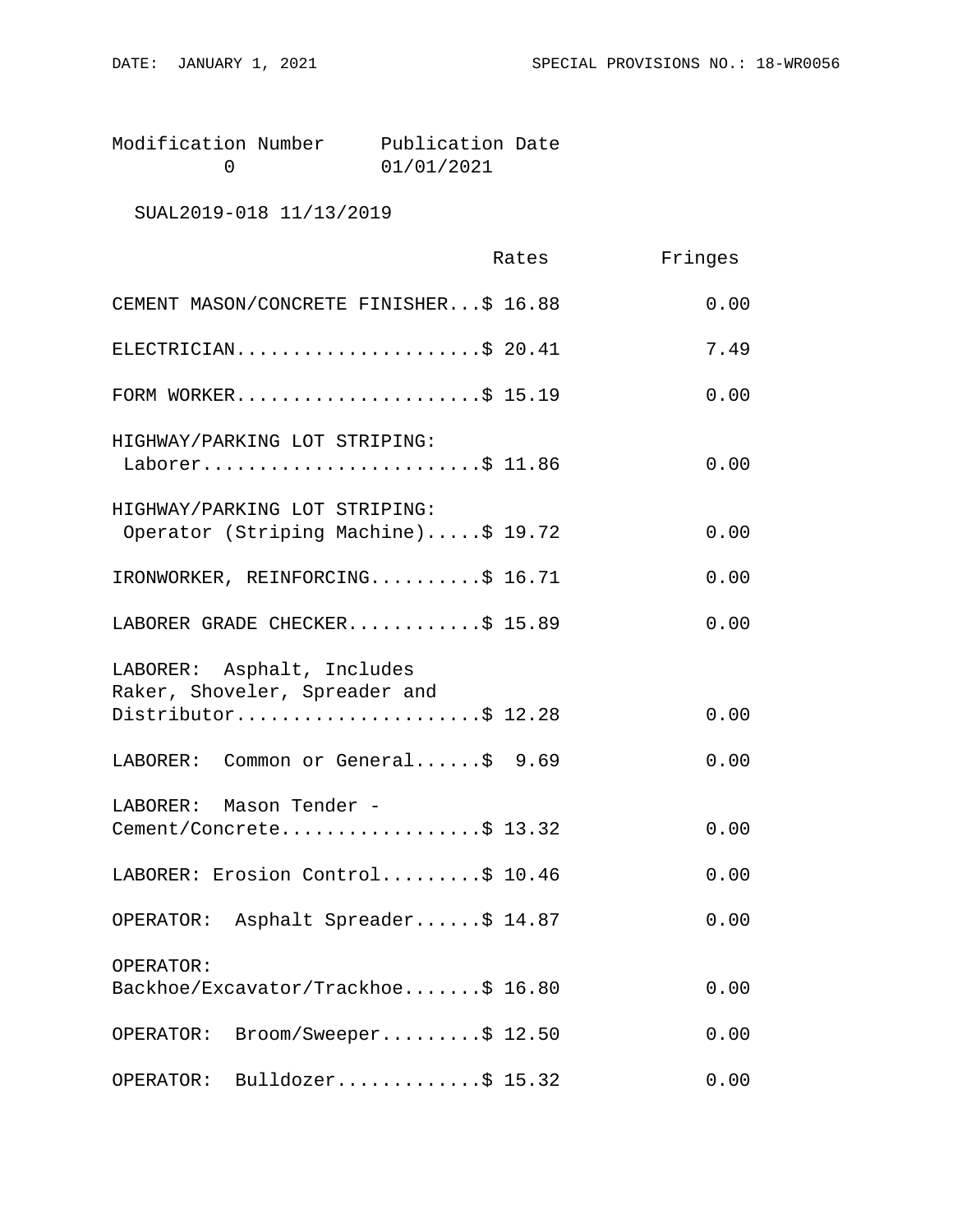| OPERATOR:                                            | Crane\$ 24.02                       |                    | 0.00 |  |  |
|------------------------------------------------------|-------------------------------------|--------------------|------|--|--|
|                                                      | OPERATOR: Distributor\$ 15.22       |                    | 0.00 |  |  |
|                                                      | OPERATOR: Grader/Blade\$ 18.16      |                    | 0.00 |  |  |
| OPERATOR:                                            | Loader\$ 14.28                      |                    | 0.00 |  |  |
| OPERATOR:                                            | Mechanic\$ 17.37                    |                    | 0.00 |  |  |
|                                                      | OPERATOR: Milling Machine\$ 16.51   |                    | 0.00 |  |  |
|                                                      | OPERATOR: Paver (Asphalt,           |                    |      |  |  |
|                                                      | Aggregate, and Concrete)\$ 16.02    |                    | 0.00 |  |  |
|                                                      | OPERATOR: Roller\$ 14.00            |                    | 0.00 |  |  |
|                                                      | OPERATOR: Tractor\$ 17.14           |                    | 0.00 |  |  |
|                                                      | TRAFFIC CONTROL: Flagger\$ 13.39    |                    | 0.00 |  |  |
| TRAFFIC CONTROL:                                     |                                     |                    |      |  |  |
| Laborer-Cones/                                       |                                     |                    |      |  |  |
| Barricades/Barrels -<br>Setter/Mover/Sweeper\$ 12.93 |                                     |                    |      |  |  |
|                                                      |                                     |                    | 0.00 |  |  |
|                                                      | TRUCK DRIVER: Dump Truck\$ 14.42    |                    | 0.00 |  |  |
|                                                      | TRUCK DRIVER: Flatbed Truck\$ 15.72 |                    | 0.00 |  |  |
|                                                      | TRUCK DRIVER: Lowboy Truck\$ 15.88  |                    | 0.00 |  |  |
|                                                      | TRUCK DRIVER: Water Truck\$ 12.95   | ------------------ | 0.00 |  |  |
|                                                      |                                     |                    |      |  |  |

WELDERS - Receive rate prescribed for craft performing operation to which welding is incidental.

#### ================================================================

Note: Executive Order (EO) 13706, Establishing Paid Sick Leave for Federal Contractors applies to all contracts subject to the Davis-Bacon Act for which the contract is awarded (and any solicitation was issued) on or after January 1, 2017. If this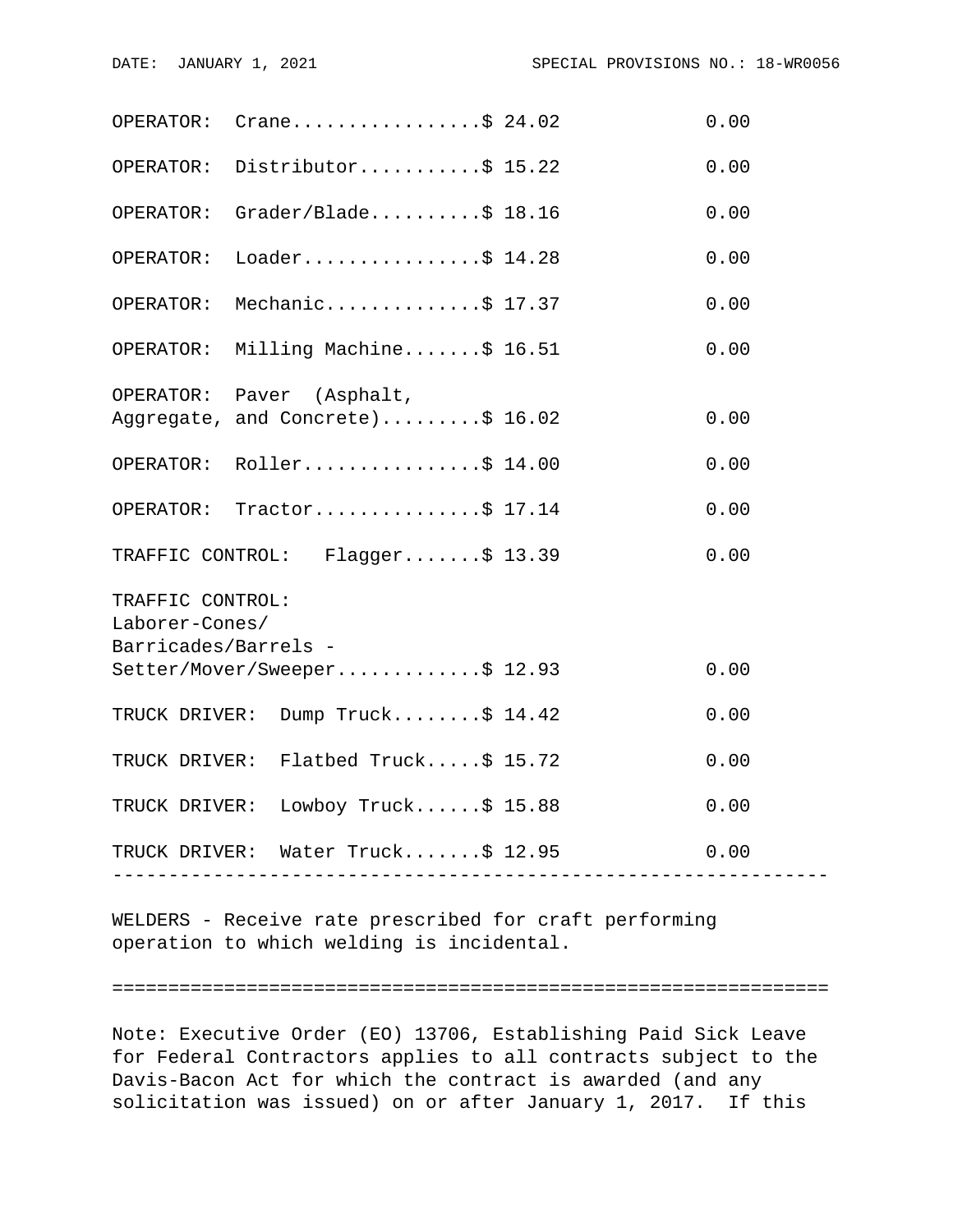contract is covered by the EO, the contractor must provide employees with 1 hour of paid sick leave for every 30 hours they work, up to 56 hours of paid sick leave each year. Employees must be permitted to use paid sick leave for their own illness, injury or other health-related needs, including preventive care; to assist a family member (or person who is like family to the employee) who is ill, injured, or has other health-related needs, including preventive care; or for reasons resulting from, or to assist a family member (or person who is like family to the employee) who is a victim of, domestic violence, sexual assault, or stalking. Additional information on contractor requirements and worker protections under the EO is available at www.dol.gov/whd/govcontracts.

Unlisted classifications needed for work not included within the scope of the classifications listed may be added after award only as provided in the labor standards contract clauses (29CFR 5.5 (a) (1) (ii)).

----------------------------------------------------------------

The body of each wage determination lists the classification and wage rates that have been found to be prevailing for the cited type(s) of construction in the area covered by the wage determination. The classifications are listed in alphabetical order of ""identifiers"" that indicate whether the particular rate is a union rate (current union negotiated rate for local), a survey rate (weighted average rate) or a union average rate (weighted union average rate).

Union Rate Identifiers

A four-letter classification abbreviation identifier enclosed in dotted lines beginning with characters other than ""SU"" or ""UAVG"" denotes that the union classification and rate were prevailing for that classification in the survey. Example: PLUM0198-005 07/01/2014. PLUM is an abbreviation identifier of the union which prevailed in the survey for this classification, which in this example would be Plumbers. 0198 indicates the local union number or district council number where applicable, i.e., Plumbers Local 0198. The next number, 005 in the example, is an internal number used in processing the wage determination. 07/01/2014 is the effective date of the most current negotiated rate, which in this example is July 1,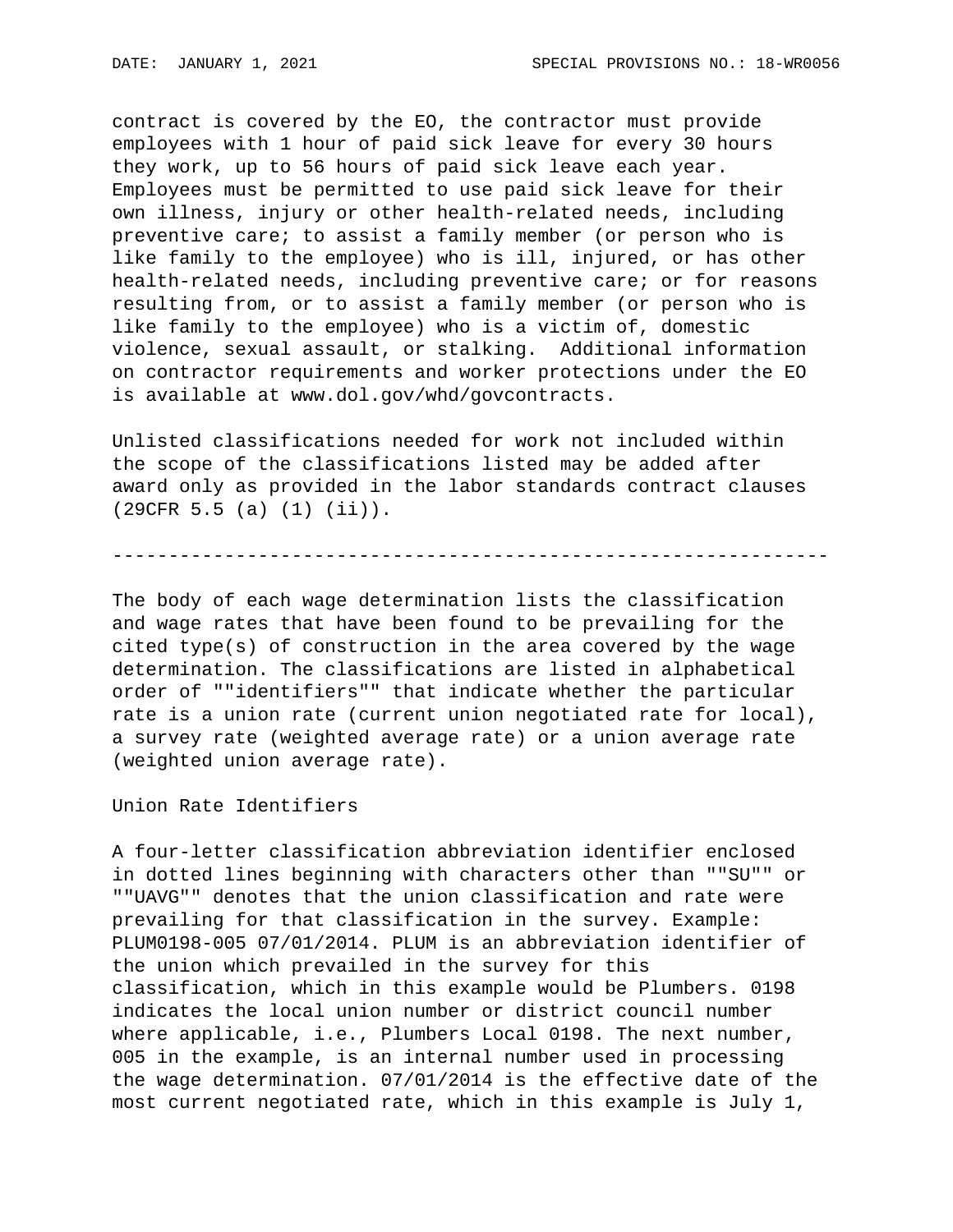## 2014.

Union prevailing wage rates are updated to reflect all rate changes in the collective bargaining agreement (CBA) governing this classification and rate.

#### Survey Rate Identifiers

Classifications listed under the ""SU"" identifier indicate that no one rate prevailed for this classification in the survey and the published rate is derived by computing a weighted average rate based on all the rates reported in the survey for that classification. As this weighted average rate includes all rates reported in the survey, it may include both union and non-union rates. Example: SULA2012-007 5/13/2014. SU indicates the rates are survey rates based on a weighted average calculation of rates and are not majority rates. LA indicates the State of Louisiana. 2012 is the year of survey on which these classifications and rates are based. The next number, 007 in the example, is an internal number used in producing the wage determination. 5/13/2014 indicates the survey completion date for the classifications and rates under that identifier.

Survey wage rates are not updated and remain in effect until a new survey is conducted.

Union Average Rate Identifiers

Classification(s) listed under the UAVG identifier indicate that no single majority rate prevailed for those classifications; however, 100% of the data reported for the classifications was union data. EXAMPLE: UAVG-OH-0010 08/29/2014. UAVG indicates that the rate is a weighted union average rate. OH indicates the state. The next number, 0010 in the example, is an internal number used in producing the wage determination. 08/29/2014 indicates the survey completion date for the classifications and rates under that identifier.

A UAVG rate will be updated once a year, usually in January of each year, to reflect a weighted average of the current negotiated/CBA rate of the union locals from which the rate is based.

----------------------------------------------------------------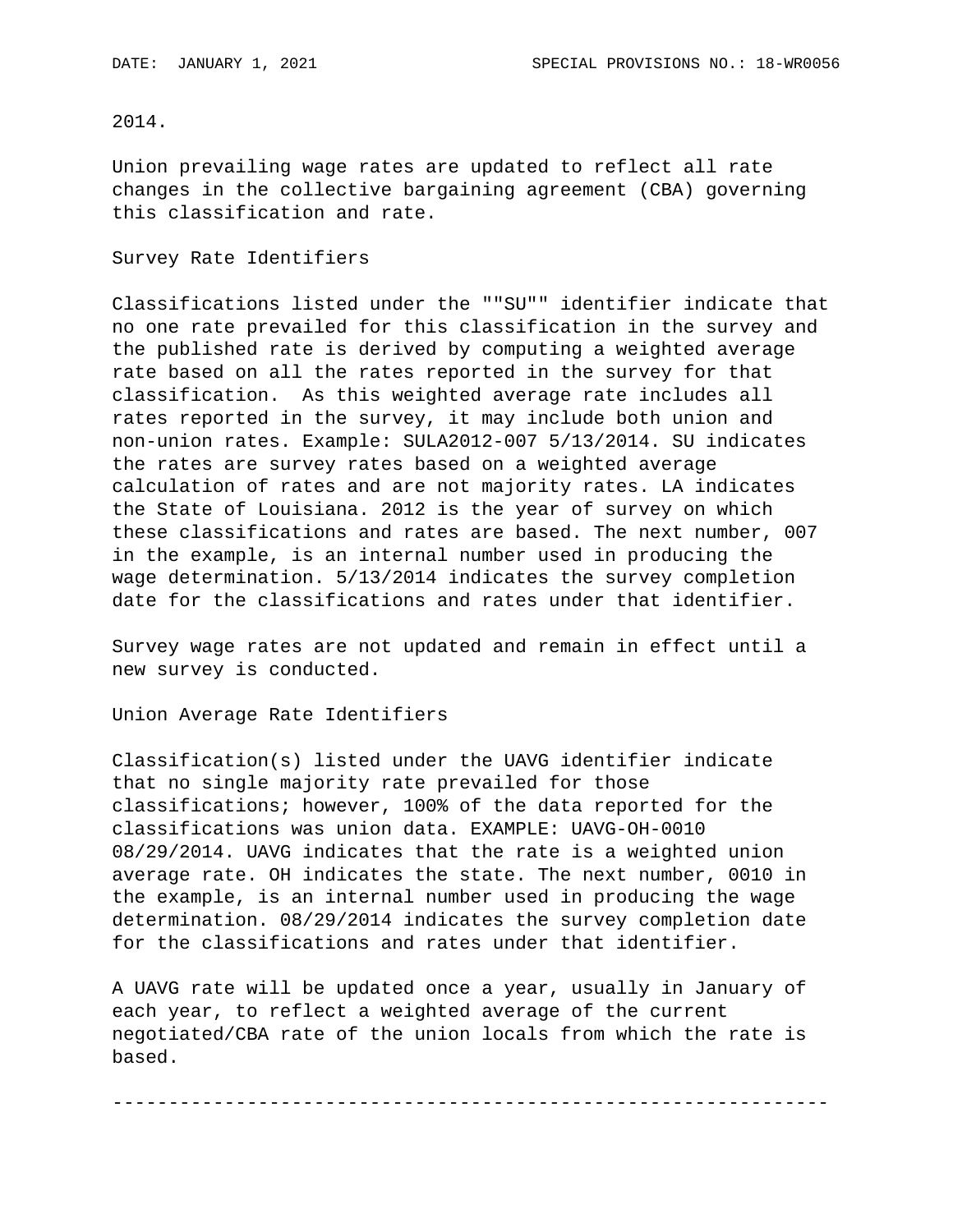## WAGE DETERMINATION APPEALS PROCESS

1.) Has there been an initial decision in the matter? This can be:

- \* an existing published wage determination
- \* a survey underlying a wage determination
- \* a Wage and Hour Division letter setting forth a position on a wage determination matter
- \* a conformance (additional classification and rate) ruling

On survey related matters, initial contact, including requests for summaries of surveys, should be with the Wage and Hour Regional Office for the area in which the survey was conducted because those Regional Offices have responsibility for the Davis-Bacon survey program. If the response from this initial contact is not satisfactory, then the process described in 2.) and 3.) should be followed.

With regard to any other matter not yet ripe for the formal process described here, initial contact should be with the Branch of Construction Wage Determinations. Write to:

> Branch of Construction Wage Determinations Wage and Hour Division U.S. Department of Labor 200 Constitution Avenue, N.W. Washington, DC 20210

2.) If the answer to the question in 1.) is yes, then an interested party (those affected by the action) can request review and reconsideration from the Wage and Hour Administrator (See 29 CFR Part 1.8 and 29 CFR Part 7). Write to:

> Wage and Hour Administrator U.S. Department of Labor 200 Constitution Avenue, N.W. Washington, DC 20210

The request should be accompanied by a full statement of the interested party's position and by any information (wage payment data, project description, area practice material, etc.) that the requestor considers relevant to the issue.